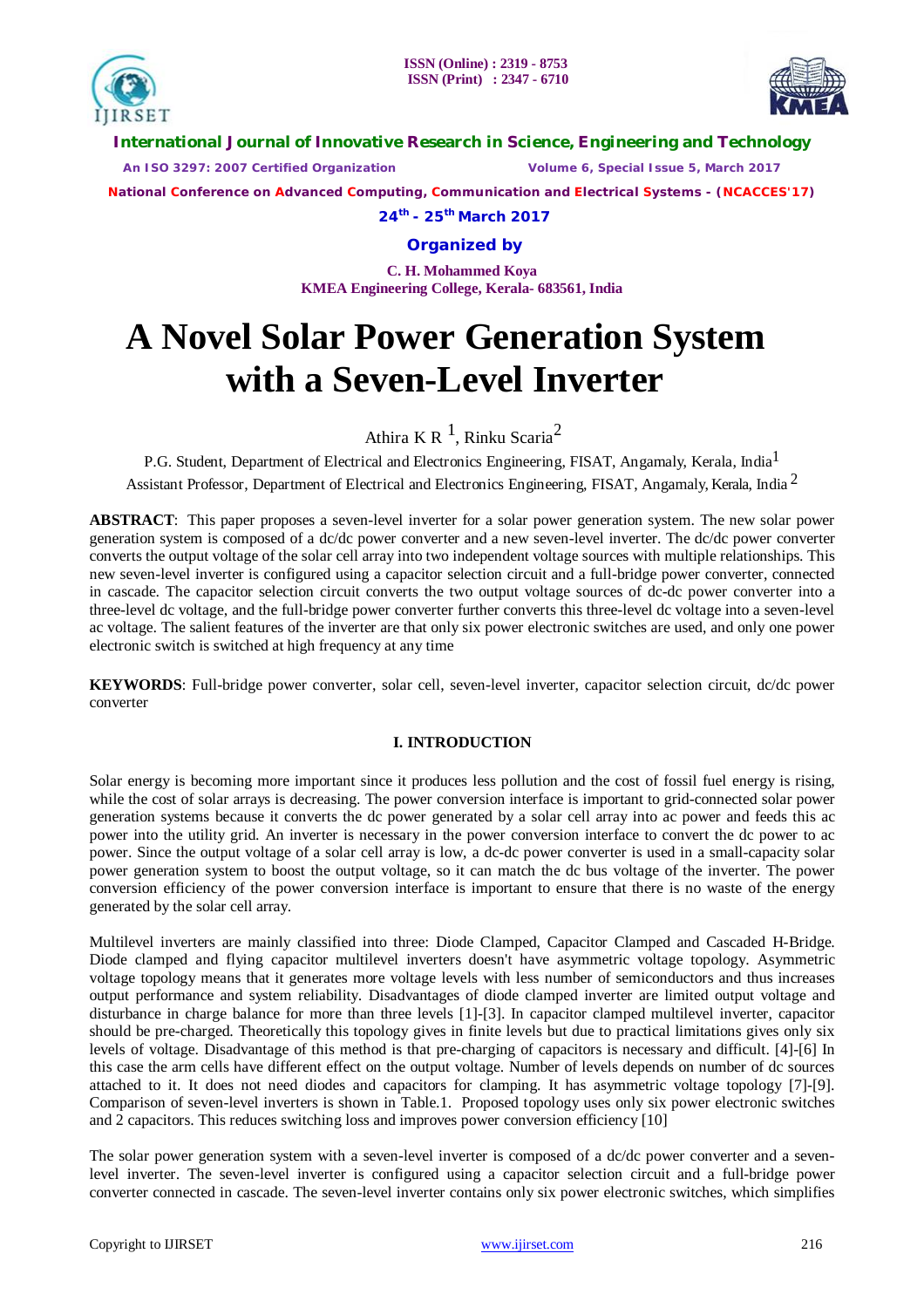the circuit configuration. Since only one power electronic switch is switched at high frequency at any time to generate the seven-level output voltage, the switching power loss is reduced, and the power efficiency is improved. The inductance of the filter inductor is also reduced because there is a seven-level output voltage.

| 1 WOIVII OUIIIDWLIDOIL OI DV I VII IV I VI III I VI VVI |         |            |          |                            |          |
|---------------------------------------------------------|---------|------------|----------|----------------------------|----------|
|                                                         | Diode   | Flying     | Classic  | cascaded   Hybrid cascaded | Proposed |
|                                                         | clamped | capacitors | H-bridge | H-bridge                   | topology |
| capacitors                                              |         |            |          |                            |          |
| Clamping diodes                                         |         |            |          |                            |          |
| switches                                                |         |            |          |                            |          |

Table.1 Comparison of seven-level inverter

Paper is organized as follows. Section II describes the circuit configuration. Control block is given in Section III. Section IV presents Matlab simulation results of the inverter. Finally, Section V presents conclusion

# . **II. CIRCUIT CONFIGURATION**

Fig.2 shows the setup of the proposed sun oriented force era framework. The proposed sun oriented force era framework is made out of a sun oriented cell cluster, a dc–dc power converter, and another seven-level inverter. The sun oriented cell cluster is associated with the dc–dc power converter, and the dc–dc power converter is a support converter that joins a transformer with a turn proportion of 2:1. The full-connect power converter further changes over this three-level dc voltage to a seven-level air conditioning voltage that is synchronized with the utility voltage. As can be seen, this new seven-level inverter contains just six force electronic switches, so the force circuit is simplified.





The DC–DC power converter incorporates a boost converter and a current fed forward converter. The boost converter is composed of an inductor  $L<sub>D</sub>$ , a power electronic switch  $S<sub>D1</sub>$ , and a diode,  $D<sub>D3</sub>$ . The boost converter charges capacitor  $C_2$  of the seven-level inverter. The current-fed forward converter is composed of an inductor  $L<sub>D</sub>$ , power electronic switches  $S_{D1}$  and  $S_{D2}$ , a transformer, and diodes  $D_{D1}$  and  $D_{D2}$ . The current-fed forward converter charges capacitor  $C_1$  of the seven-level inverter. The solar cell array supplies energy to the inductor *LD*. Accordingly, capacitor *C*<sup>1</sup> is connected to capacitor  $C_2$  in parallel through the transformer, so the energy of inductor  $L_p$  and the solar cell array charge capacitor  $C_2$  through  $D_{D3}$  and charge capacitor  $C_1$  through the transformer and  $D_{D1}$  during the off state of  $S_{D1}$  Since capacitors  $C_1$ and  $C_2$  are charged in parallel by using the transformer, the voltage ratio of capacitors  $C_1$  and  $C_2$  is the same as the turn ratio (2:1) of the transformer. Therefore, the voltages of  $C_1$  and  $C_2$  have multiple relationships. The boost converter is operated in the continuous conduction mode (CCM).

The voltage of  $C_2$  can be represented as

 *V<sup>c</sup>*<sup>2</sup> = [1/ (1 *– DVs)]........... ...........................* (1)

where  $V_s$  is the output voltage of solar cell array and *D* is the duty ratio of  $S_{D1}$ . The voltage of capacitor  $C_1$  can be represented as

$$
V_{c1} = 1/\left[2(1-D)V_s\right] \dots \tag{2}
$$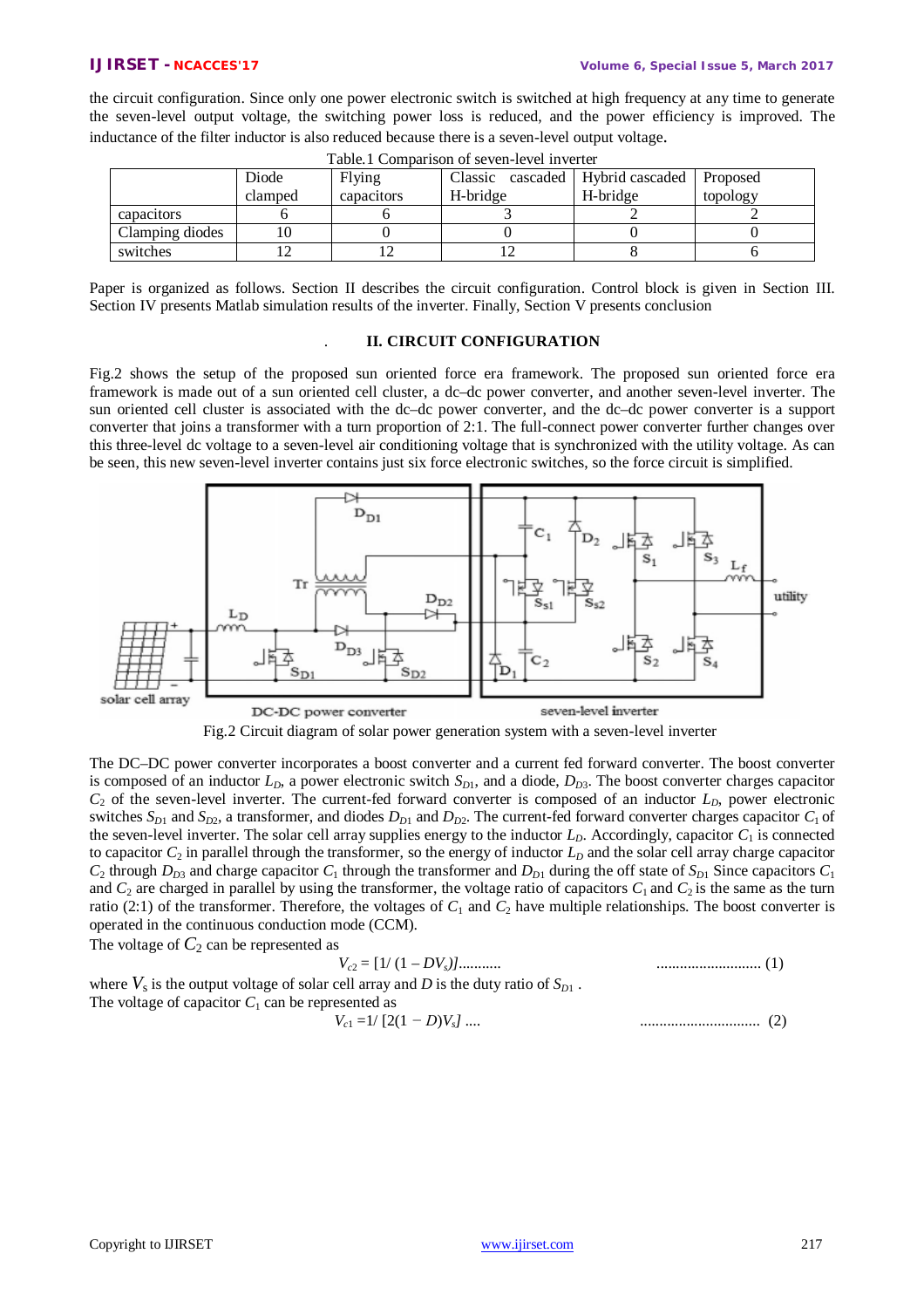

Fig. 3. Operation of dc–dc power converter: (a) *SD*1 is on and (b) *SD*1 is off.

In the proposed dc–dc power converter, the vitality put away in the charging inductance is conveyed to capacitor  $C_2$ through  $D_{D2}$  and  $S_{D1}$  when  $S_{D2}$  is killed. Subsequent to the vitality put away in the charging inductance is exchanged forward to the yield capacitor  $C_2$  and not back to the dc source, the force proficiency is moved forward.

The seven-level inverter is made out of a capacitor determination circuit and a full-connect power converter, which are associated in course. While the voltages of both capacitors  $C_1$  and  $C_2$  in the capacitor determination circuit are consistent and equivalent to  $V_{dc}/3$  and  $2V_{dc}/3$ , individually. Subsequent to the yield current of the sun based force era framework will be controlled to be sinusoidal and in stage with the utility voltage, the yield current of the seven-level inverter is likewise positive in the positive half cycle of the utility. The operation of the seven-level inverter in the positive half cycle of the utility can be further partitioned into four modes, as shown in Fig. 4

Mode 1:  $C_1$  is discharged through  $D_1$  and the output voltage of the capacitor selection circuit is  $V_{\rm dc}/3$ . At this point, the output voltage of the seven-level inverter is directly equal to the output voltage of the capacitor selection circuit, which means the output voltage of the seven-level inverter is  $V_{dc}/3$ .

Mode 2:  $C_2$  is discharged through  $S_{52}$  and  $D_2$  and the output voltage of the capacitor selection circuit is  $2V_{\rm dc}/3$ . At this point, the output voltage of the seven-level inverter is  $2V_{dc}/3$ .

Mode 3: Since  $D_2$  has a reverse bias when  $S_{S1}$  is ON, the state of  $S_{S2}$  cannot affect the current flow. Therefore,  $S_{S2}$  may be ON or OFF, for avoiding switching of *S<sup>S</sup>*2. Both *C*<sup>1</sup> and *C*<sup>2</sup> are discharged in series and the output voltage of the capacitor selection circuit is  $V_{dc}$ . At this point, the output voltage of the seven-level inverter is  $V_{dc}$ .

Mode 4: Only  $S_4$  of the full-bridge power converter is ON. Since the output current of the seven-level inverter is positive and passes through the filter inductor, it forces the antiparallel diode of  $S_2$  to be switched ON for continuous conduction of the filter inductor current. At this point, the output voltage of the seven level inverter is zero



Fig. 4. Operation of the seven-level inverter in the positive half cycle, (a) mode 1, (b) mode 2, (c) mode 3, and (d) mode 4.

Consequently, in the positive half cycle, the yield voltage of the seven level inverter has four levels:  $V_{dc}$ ,  $2V_{dc}/3$ ,  $V_{dc}/3$ , and 0.Likewise,in the negative half cycle, the yield voltage of the seven level inverter has four levels: :−V<sub>dc</sub>, −2V<sub>dc</sub>/3,  $-V<sub>dc</sub>/3$ , and 0. The distinction is that S2 and S3 of the full-connect power converter. In synopsis, the yield voltage of the seven-level inverter has the voltage levels:  $V_{dc}$ ,  $2V_{dc}/3$ ,  $V_{dc}/3$ ,  $0$ ,  $V_{dc}/3$ ,  $-2V_{dc}/3$ .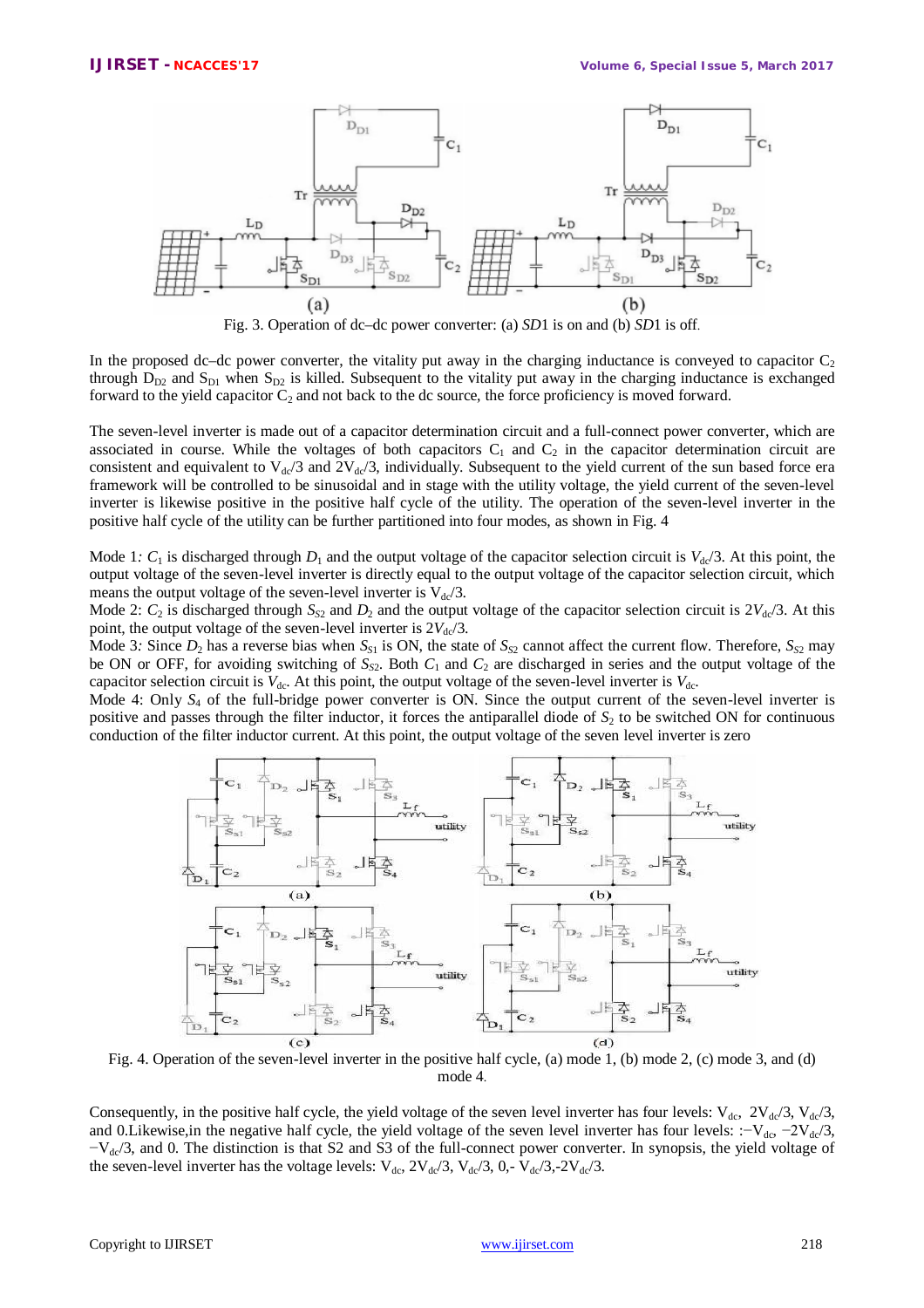

Fig. 5. Operation of seven-level inverter in the negative half cycle:(a) mode 5, (b) mode 6, (c) mode 7, and (d) mode 8.

#### **III.CONTROL BLOCK**

The seven-level inverter changes over the dc power into amazing air conditioning power and bolsters it into the utility and manages the voltages of capacitors  $C_1$  and  $C_2$  The control object of the seven-level inverter is its yield current, which ought to be sinusoidal and in stage with the utility voltage. The dc–dc power converter supplies two free voltage sources with numerous connections and performs most extreme force point following (MPPT) so as to concentrate the greatest yield power from sun based cell array. A swell voltage with a recurrence that is twofold that of the utility shows up in the voltages of  $C_1$  and  $C_2$ , when the seven-level inverter encourages genuine force into the utility. The MPPT capacity is debased if the yield voltage of sun based cell cluster contains a swell voltage. Along these lines, the swell voltages in  $C_1$  and  $C_2$  must be obstructed by the dc–dc power converter to give enhanced MPPT. Appropriately, double control circles, an external voltage control circle and an inward current control circle, are utilized to control the dc–dc power converter. Subsequent to the yield voltages of the DC-DC power converter involves the voltages of  $C_1$  and  $C_2$ , which are controlled by the seven-level inverter, the external voltage control circle is utilized to direct the yield voltage of the sunlight based cell cluster. The inward current control circle controls the inductor current with the goal that it approaches a steady present and hinders the swell voltages in  $C_1$  and  $C_2$ .



Fig.6 Control block: (a) seven-level inverter and (b) dc–dc power converter.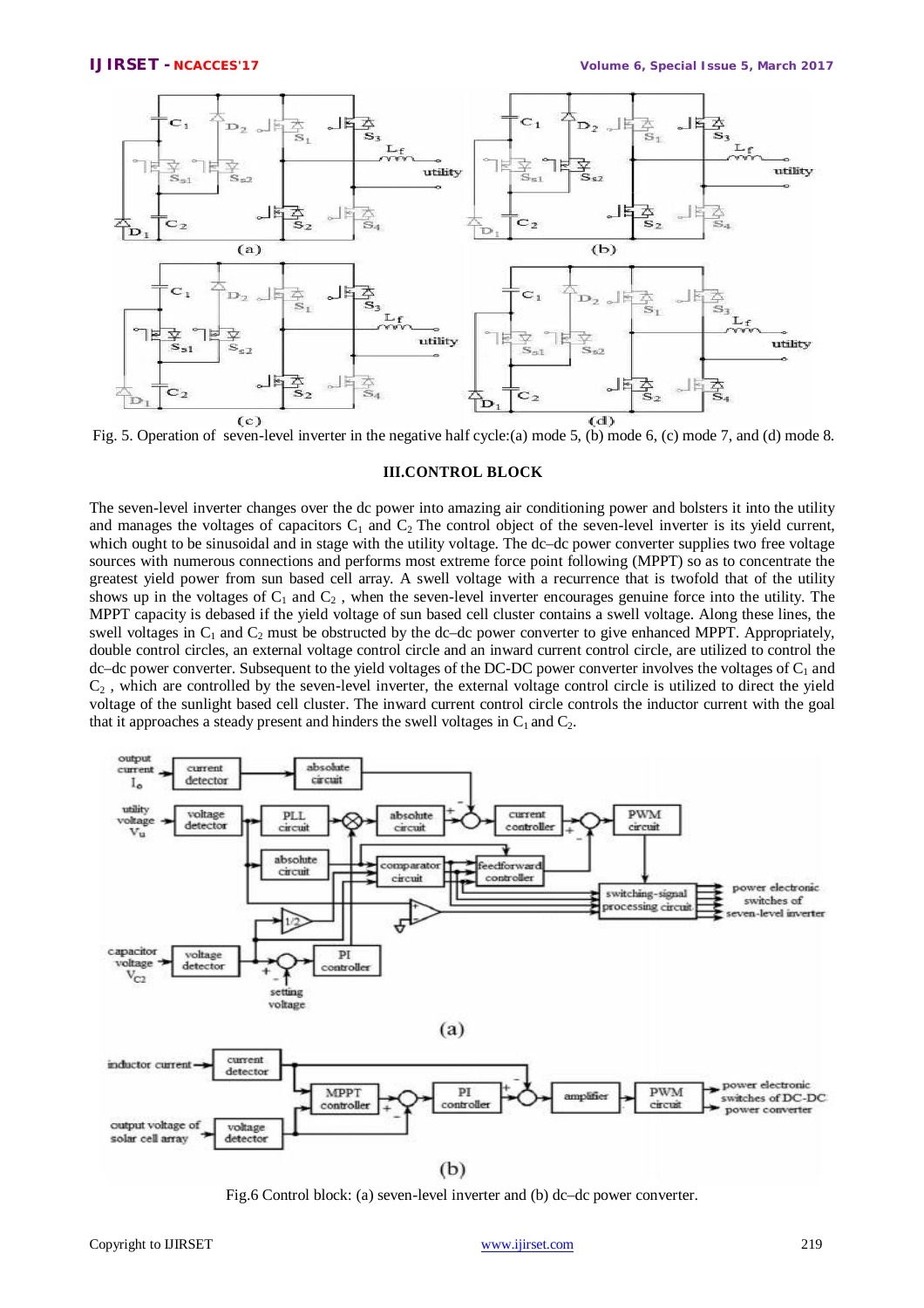# **IV. SIMULATION RESULTS**

Simulation for the solar power generation system with a seven-level inverter is done in matlab. Input voltage  $V_{in} = 70V$ , switching frequency fs =15360Hz, inductor values L<sub>p</sub>=1mh, capacitor values C<sub>1</sub> =1<sub>u</sub>H, C<sub>2</sub> =1<sub>u</sub>H,filter inductor = 1.9mH.



Fig.8 shows that the voltages of capacitors  $C_1$  and  $C_2$  of the capacitor selection circuit have multiple relationships and are maintained at 32 and 71 V, respectively



Fig. 9 output voltage of seven-level inverter.

Fig.9 shows the output voltage of seven-level inverter. It consists of seven voltage levels. This seven-level output voltage when passed through a filter, a pure sine wave will be obtained as shown in fig.9.

### **V. CONCLUSION**

This paper proposes a solar power generation system to convert the dc energy generated by a solar cell array into ac energy that is fed into the utility. This reduces the switching power loss and improves the power efficiency. The proposed solar power generation system can effectively trace the maximum power of solar cell array.

## **REFERENCES**

- [1] K. Hasegawa and H. Akagi, "Low-modulation-index operation of a five-level diode-clamped pwm inverter with a dc-voltage-balancing circuit for a motor drive," *IEEE Trans. Power Electron.*, vol. 27, no. 8, pp. 3495–3505,Aug. 2012.
- [2] E. Pouresmaeil, D. Montesinos-Miracle, and O. Gomis-Bellmunt, "Control scheme of three-level NPC inverter for integration of renewable energy resources into AC grid," *IEEE Syst. J.*, vol. 6, no. 2, pp. 242–253, Jun.2012.
- [3] S. Srikanthan and M. K. Mishra, "DC capacitor voltage equalization in neutral clamped inverters for DSTATCOM application," *IEEE Trans. Ind. Electron.*, vol. 57, no. 8, pp. 2768–2775, Aug. 2010.
- [4] A. K. Sadigh, S. H. Hosseini, M. Sabahi, and G. B. Gharehpetian, "Double flying capacitor multicell converter based on modified phase-shifted pulsewidth modulation," *IEEE Trans. Power Electron.*, vol. 25, no. 6,pp. 1517–1526, Jun. 2010.